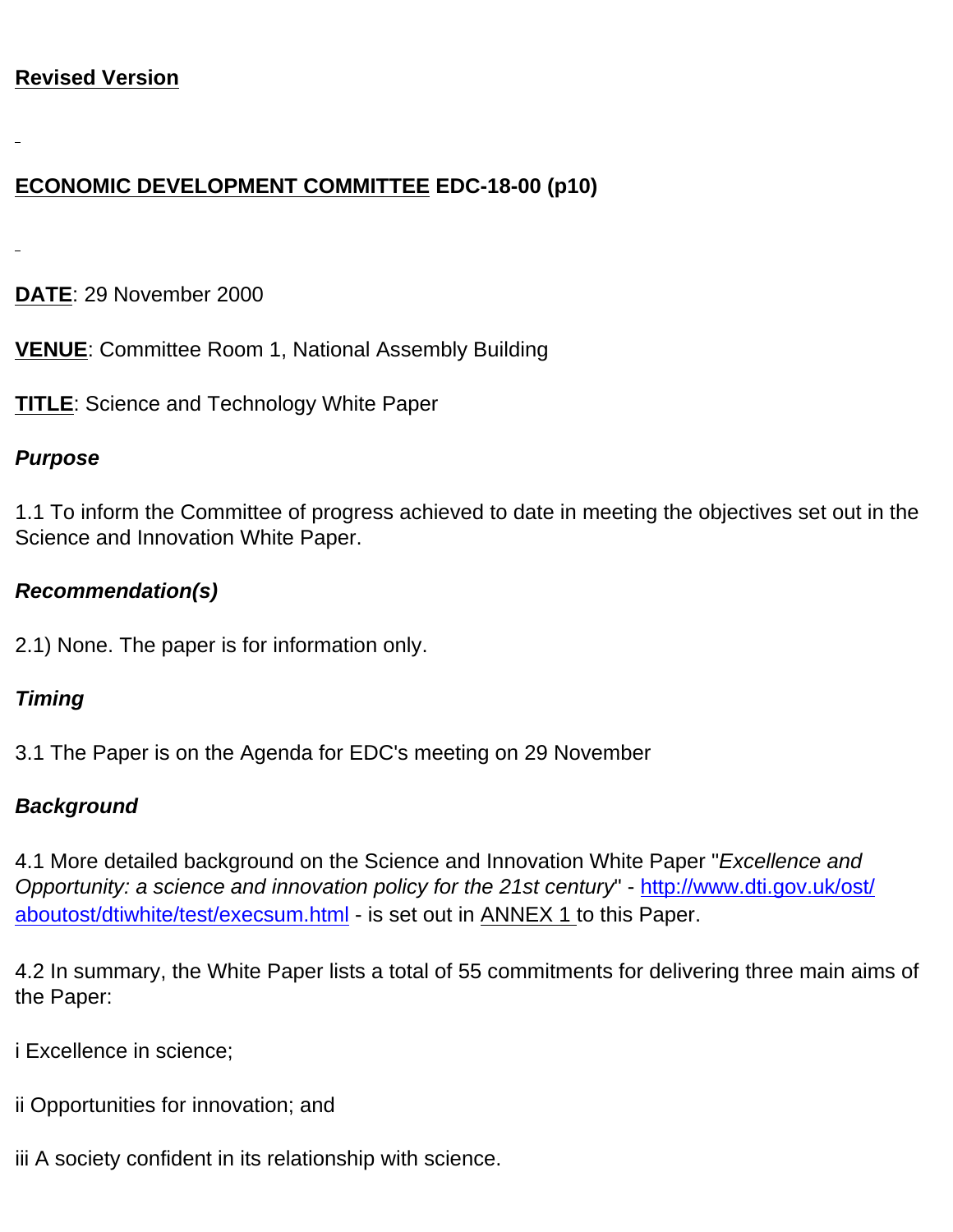4.3 These commitments fall broadly into the following 10 agendas, though not all of them apply equally to Wales or the other Devolved Administrations

- Better Science in Schools
- Enhancing Scientific Excellence
- Acting on Foresight 2000
- People and Skills
- Universities in the Knowledge Driven Economy
- Innovation in Every Region
- Government Departments encouraging Innovation
- Making the most of our Intellectual Property
- Linking in to Global Networks; and
- Creating Confidence.

4.4 White Paper implementation is being overseen by the Ministerial Science Group (MSG) which meets approximately quarterly - most recently on 1 November - under the Chairmanship of Lord Sainsbury (Minister for Science at the DTI). The Group draws its membership from the major Whitehall departments and from the Devolved Administrations. Until now the First Minister and the Parliamentary Under Secretary of State for Wales (Mr. David Hanson) have represented Wales. In future the NAW will be represented by the deputy first Minister.

## *The Main Issues*

5.1 Some of the key needs identified in the White Paper were

- a stronger UK university science base with greater entrepreneurial ambitions; better science teaching in schools;

- each government Department to have a comprehensive science strategy which, with other measures, should aim to increase public confidence in science and the Government's science-based policies; and

- the Government to do more to encourage innovation and commercial exploitation of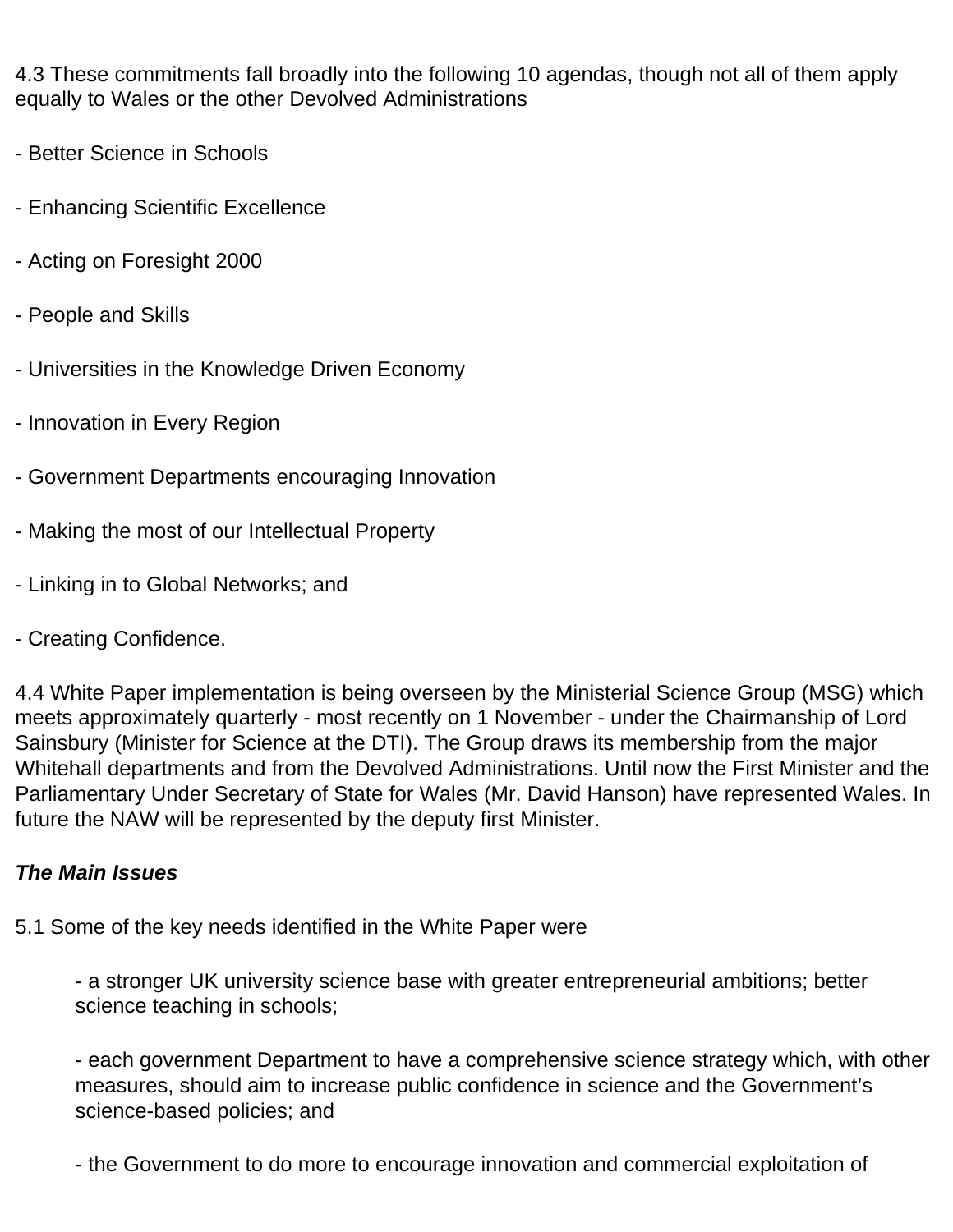science and technology at the regional level.

5.2 Senior officials, mainly from within the Office of Science and Technology (OST), have been made personally responsible for driving each of the agendas forward and for ensuring that progress towards implementing individual commitments is maintained.

5.3 A draft Implementation Plan has been prepared by OST - copy at ANNEX 2 - and, with the agreement of the Ministerial Science Group, it is now being prepared for publication in late November.

#### *Progress Achieved to Date in Wales.*

6.1 The implications for Wales that flow from this White Paper, and the steps that have so far been taken to address them, are summarised in ANNEX 3. Though a great deal has been achieved, much yet remains to be done. All these issues will be reflected, as appropriate, in the National Economic Development Strategy for Wales.

#### *Compliance*

7.1 The National Assembly's powers in this matter derive from the devolved provisions of section 5 of the Science & Technology Act 1965. These powers have been delegated to the Economic Development Minister and thence to officials.

7.2 This Paper raises no issues of regularity or propriety.

## *Financial Implications*

8.1 Budgets for the individual activities are contained within the relevant programme budgets.

## *Follow-up Actions*

9.1 For the Committee - none; the paper is for information only, though comments on any specific issues would be welcomed in the context of NEDS. The Committee may, however, wish to consider whether to refer the Paper to the Education and Lifelong Learning Committee, similarly for information.

9.2 For Officials - to continue developing the proposed Science and Innovation Strategic Plan for Wales while delivering on the Implementation Plan.

## *Action Elsewhere in the UK*

10.1 The lead responsibility UK-wide for monitoring the implementation of the White Paper rests with the Office of Science and Technology (OST). The UK-wide Implementation Plan will be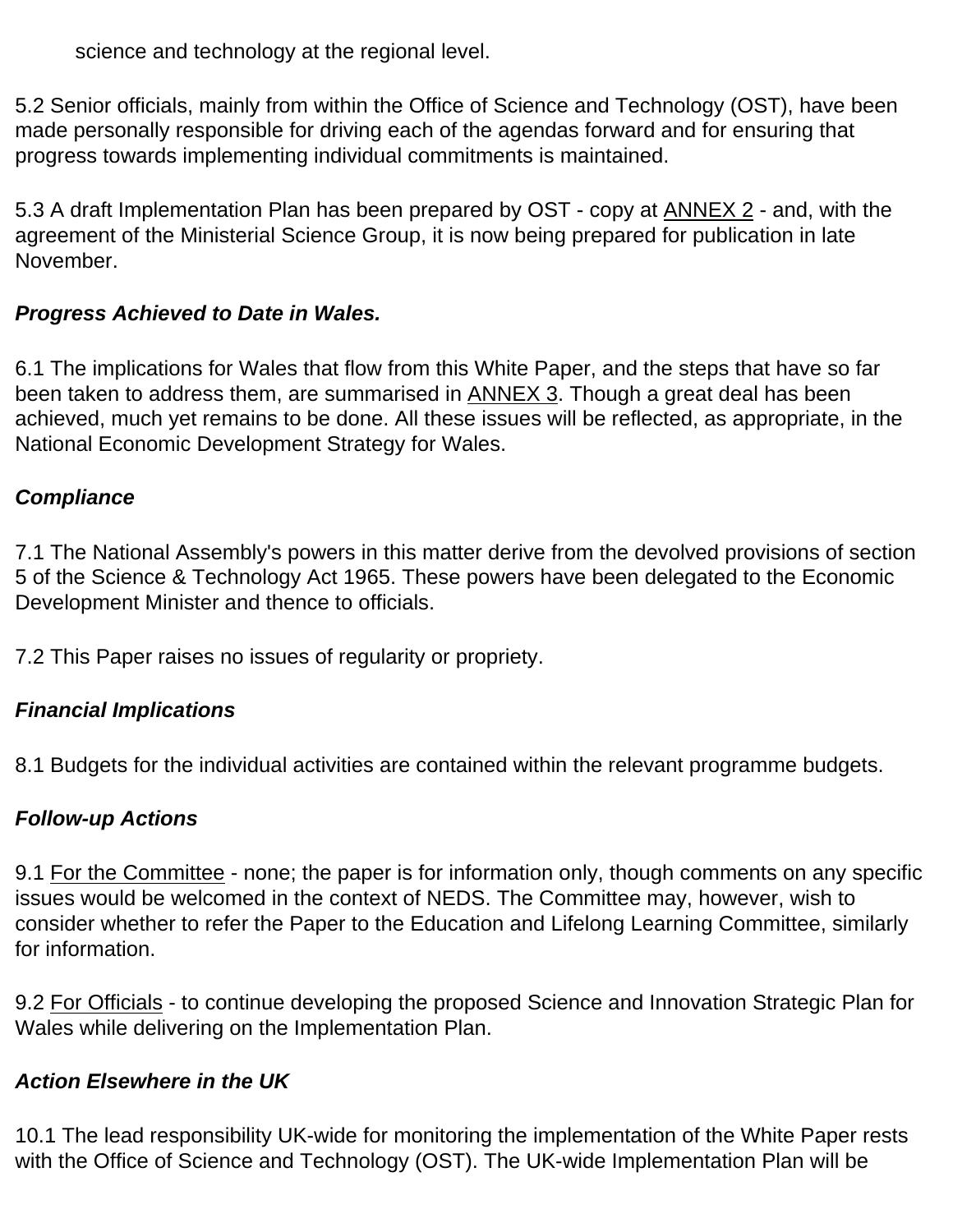10.2 Other departments and administrations are also currently engaged in various stages of preparing their respective Strategic Plans.

#### *Contact Points*

| <b>General Issues</b>   | Mrs. Barbara Wilson, Head of Research and Development Group                                         |
|-------------------------|-----------------------------------------------------------------------------------------------------|
| Industry-related Issues | Dr. Ron Loveland, Head, Competitiveness and Infrastructure<br>Division.                             |
|                         | Bob Jones, Branch Head, Business Technology Branch,<br>Competitiveness and Infrastructure Division. |

#### **Competitiveness and Infrastructure Division**

**November 2000**

#### **ANNEX 1**

## **The Science and Innovation White Paper "***Excellence and Opportunity: a science and innovation policy for the 21st century*"

#### **Background Note**

Published on 26 July 2000, the White Paper outlined the actions that are being taken by Government to ensure that our science remains world class, to open up opportunities for innovation throughout the economy and to increase public confidence in science.

Publication of the Paper followed a period of extensive consultation with all the English Regions and the Devolved Administrations. For our part National Assembly officials attempted, with varying degrees of success, to achieve a more balanced regional perspective in the Paper. Though presented as a strategy for the whole of the UK - and featuring a number of case studies from Wales - the overall thrust of the White Paper undeniably remains mainly "Anglo-centric". Many of the new initiatives announced in it apply to England only. In some cases - for example the funding for Manufacturing Centres of Expertise - we continue to press the case for wider coverage to include Wales.

In common with the other Devolved Administrations, the National Assembly is pursuing its own approach to science and innovation, driven by varying regional considerations. The continually evolving Wales Regional Technology Plan (copies available from the Library) - one of the first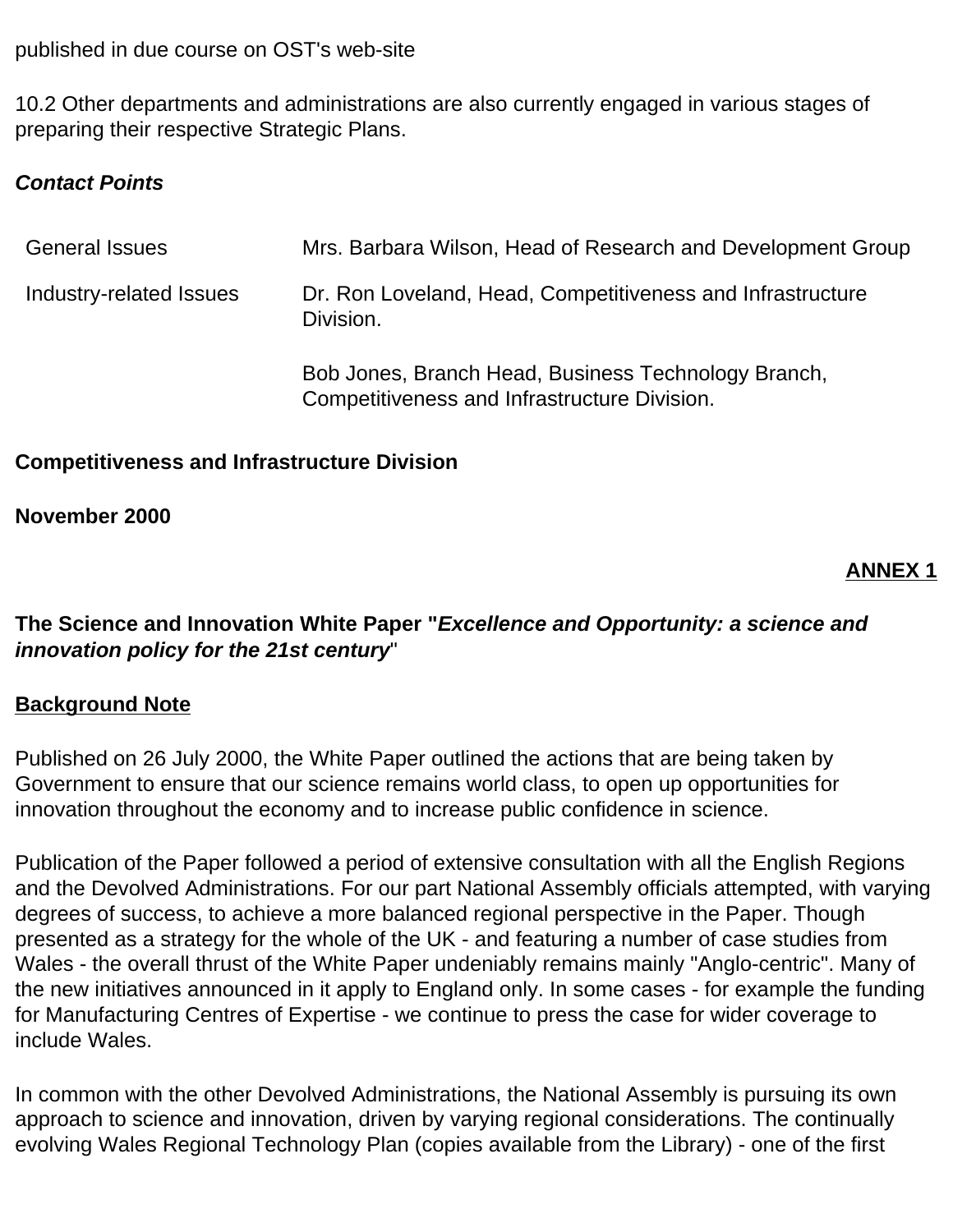such Plans in Europe and the first in the UK - has represented the main innovation strategy for Wales since its launch in 1996.

Building on the foundation of the RTP, the First Minister and the DFM/Minister for Economic Development convened an Innovation Summit on 25 October 2000 with leading Welsh business figures and academics. A number of messages emerged from that debate - the clearest of which, perhaps, was that Wales's future economic success in the global economy is heavily reliant on the pursuit of a "quest for excellence". This was especially so in areas such as teaching, attracting pupils into engineering; ensuring our universities are centres of international quality; retaining our most able students – particularly those with entrepreneurial flair – developing strong mentoring support for our entrepreneurs and generally developing business support mechanisms (for both indigenous and dynamic new investment) which are not only world class, but marketed effectively.

This Summit followed hard on the heels of a Knowledge Economy Workshop on 4 October, cohosted by the First Minister and DTI's Consumer Affairs Minister Dr. Kim Howells and together, therefore, they represent just two recent examples of how the Assembly is moving into developing its own strategy in the fields of science and innovation.

#### **ANNEX 3**

#### **Implications for Wales and The National Assembly**

Central to each Department's/Administration's success in addressing the aims of the White Paper will be the development and implementation of individual Science and Innovation Strategies. Preliminary work is currently in hand on drafting such a Plan for Wales and this is expected to include measures focussed on the following high level issues, amongst others.

We have long striven to strengthen the university science base in Wales. And it is generally accepted that we must maintain this focus if we are to see the Welsh economy move more rapidly away from its traditional manufacturing and low-level science base to being one which stands in the vanguard of the Knowledge Based Economy revolution.

Universities have a number of important roles to play in achieving this. They produce highly qualified people; they provide a significant part of the advanced technology base of their region and a stimulus for developing new companies with growth potential; they attract research and development inward investment; and act as a key source of technology and expertise for indigenous companies. But in none of these areas can Wales claim a record of success to date that is better than "mixed".

That said, our universities are succeeding both in attracting high calibre individuals and in improving their record of producing qualified people. But so long as we succeed in recruiting into Welsh businesses only a minority of our brightest graduates, we will continue to lag behind others in matching our capabilities to our economic ambitions. Graduate placement programmes such as Cymru Prosper Wales set out to address this issue, but at a scale that currently barely scratches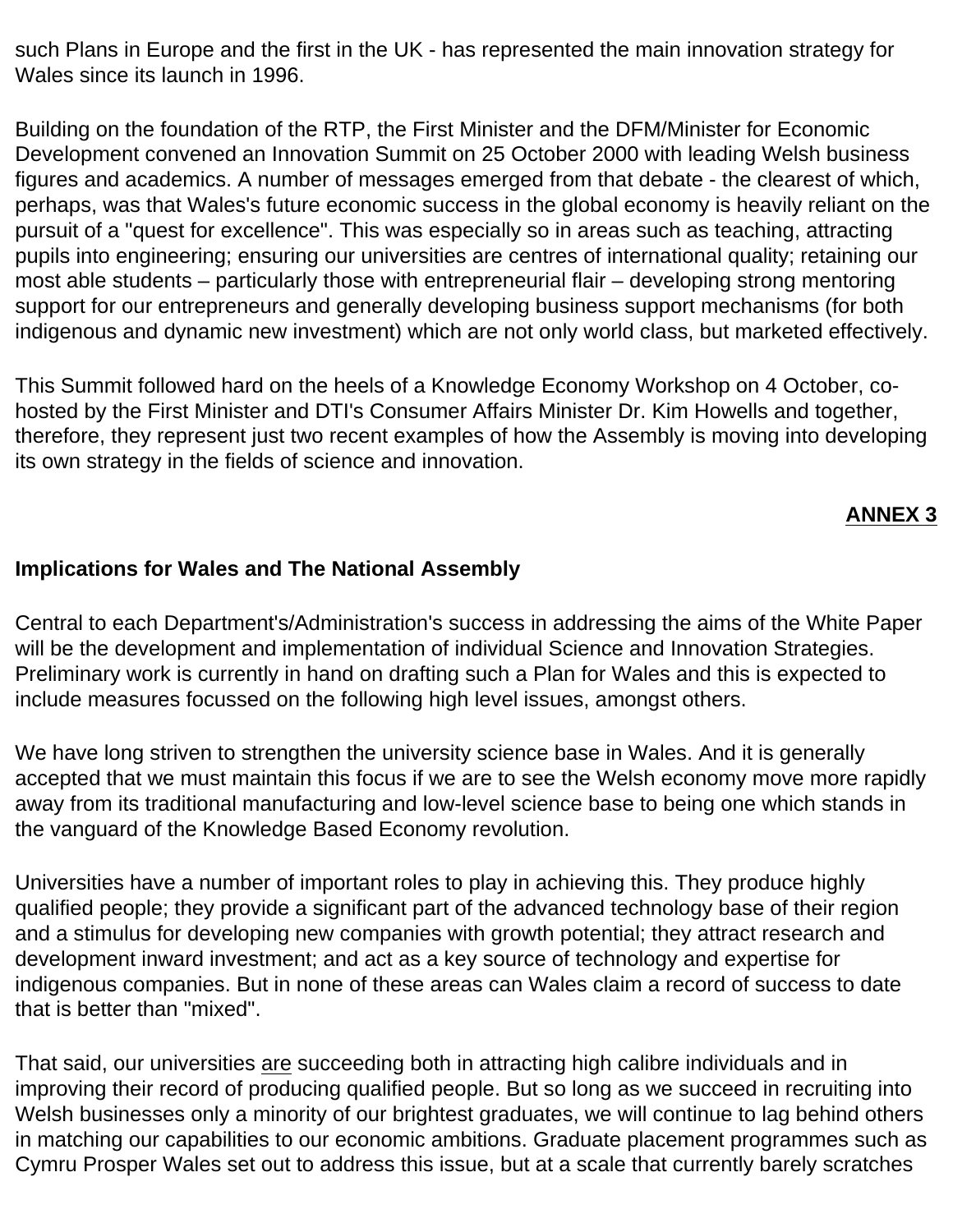the surface of the problem.

The technology base of our universities continues to improve, with improved grades overall under the quinquennial Research Assessment Exercise and many more departments achieving the coveted 5/5\* grade for their research excellence. Welsh universities are also becoming more active in pursuing external sources funding for research, albeit they have still to succeed in securing more than an average 3% share of UK-wide Research Council funding.

As part of the National Assembly's guidance to the Higher Education Funding Council for Wales, the Council has been asked to continue to press the sector on a number of fronts:

- to increase the amount of top quality research undertaken in higher education institutions in Wales;

- to exploit that research more effectively; and
- to gain a greater share of Research Council funding.

Separately, the Assembly has signed working agreements with each of the Research Councils to exchange pertinent information and hold annual strategic meetings.

Our universities will also be able to bid for some of the additional funds that were allocated on the back of the White Paper to support measures to strengthen the university base in key areas such as genomics, e-science and basic technology.

In this latter context, for example, we are in Wales particularly weak overall in new and technologically very advanced areas such as nanotechnology. However, it will be vital to promote Centres that are strong in such new technology areas if Wales is to have any realistic chance of attracting internationally mobile research and development inward investment. Therefore, one of the key issues for consideration in the context of the emerging Strategic Plan will be whether, and if so how, the National Assembly should act to ensure there are sufficient Welsh university centres of international standing in areas of key economic interest to underpin the new economy we are seeking to develop.

Another of our current weaknesses is our poor record of spinning-out from our universities new businesses with good growth potential. In part this may simply be a reflection of our relatively low standing in comparison with major international institutions, such as Cambridge, MIT, Stanford etc. Conversely, however, there are also encouraging indicators. For example, Cardiff's research base continues to grow and a number of institutions are actively supporting high calibre graduates to start their own businesses. We are also developing new finance schemes to assist in this, while Objective 1 and other support measures should also lead to an increase in the number of successful science parks/incubator centres.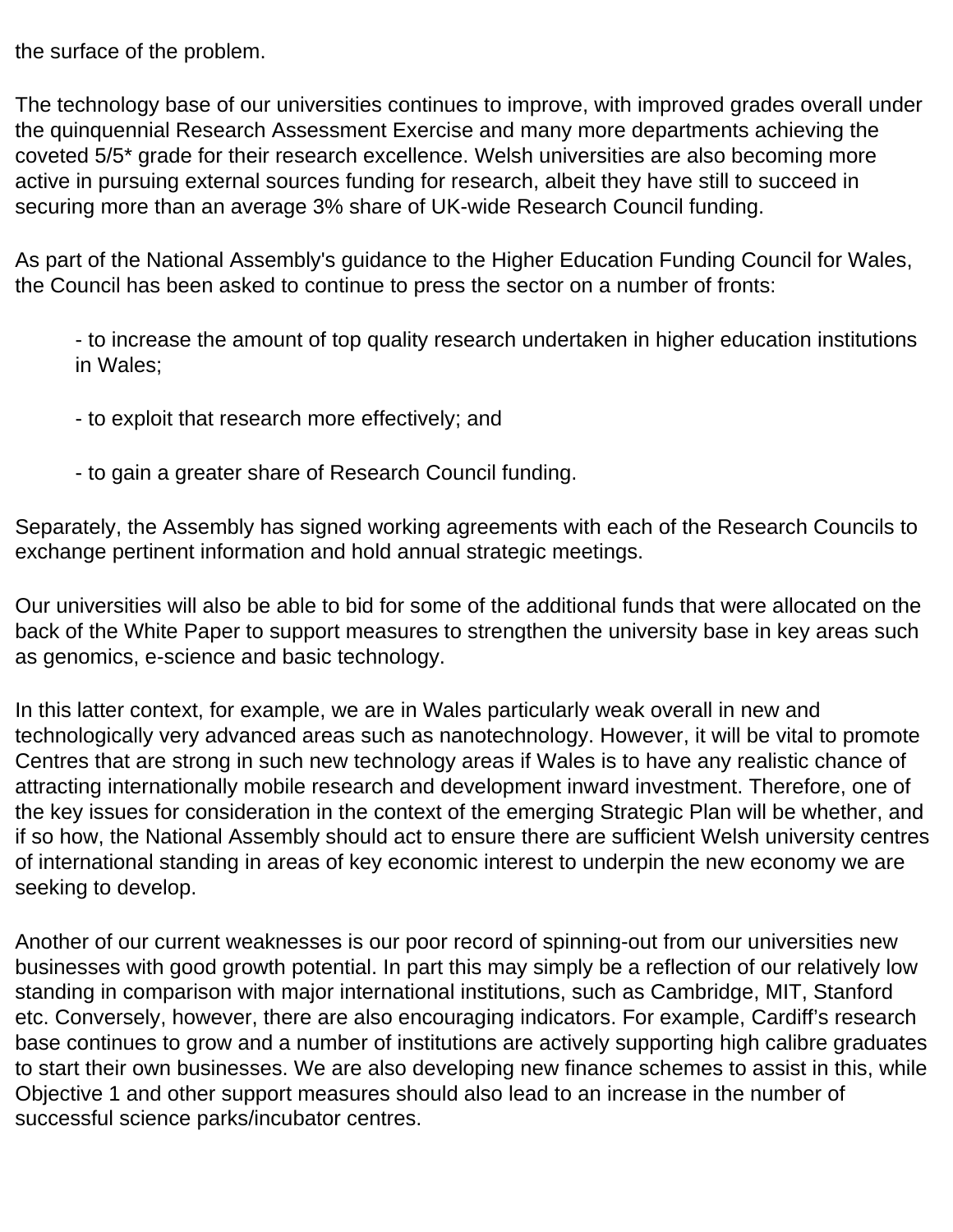In addition, the Knowledge Exploitation Fund has been introduced in an effort to promote and embed more of an entrepreneurial culture in our university students and academics and to promote measure to commercialise more of the expertise that resides in the further and higher education institutions. Administered by the Further and Higher Education Councils for Wales, the KEF will realise directly some £4 million in 2000-01 and £30 million over the period 2001-02 to 2003-04, subject to approval of the draft budget, plus moneys levered in from Europe.

Historically, R&D inward investment has been difficult to attract to Wales. We therefore need to devote more effort to this activity, particularly in better marketing our strengths, and strengthening our university science base in key areas of economic interest.

In the same context of R&D spending, one specific initiative to flow from White Paper is the Small Business Research Initiative (SBRI) under which a proportion of all Government Departments' research spending is to be predicated for contracts with SME suppliers. However, Wales is not participating in this initiative because Assembly spending on commissioned research and development is too small, in total, and too diverse and widely spread in practice, to make it practicable to try to apply SBRI principles to it.

Encouraging more general innovation in Welsh SME'S has, however, been a priority for some time as exemplified by the Wales Regional Technology Plan. We are making progress, but we still have some way to go before we can withstand critical comparison with best international practice.

As part of the strategy and measures highlighted in Pathway To Prosperity, we have introduced *Know-How Wales* as a resource dedicated to brokering more effective and relevant industry/ academic collaborations; we have re-introduced the Colleges and Businesses In Partnership scheme ahead of the rest of the UK; provided additional funding for the long established and highly successful Teaching Company Scheme, and have expanded the Design Wales advisory service.

The White Paper stresses the importance of each government department having proper science strategies that recognise that 'Science' should be interpreted very broadly including social sciences. Even the larger Whitehall departments will not find this easy, but for the Devolved Administrations, with their wide and diverse statutory responsibilities, this could prove particularly problematic.

A new post of Director of Research and Development has recently been created in the Assembly in order to bring much needed coherence to our R&D activity. The Director's first task is to take stock of current activity, whether commissioned directly by the Assembly and in partnership with others. Some areas of the Assembly are developing specific R&D strategies (usually in partnership with outside interests). Once we have more information about the overall position we will be considering how to develop an overarching strategic approach. A parallel strand of activity will involve improving the Assembly's knowledge base both factual information (including economic statistics which have been the subject of a separate paper for the Committee and other aspects of the Statistics plan) and by developing our links with the academic world and more